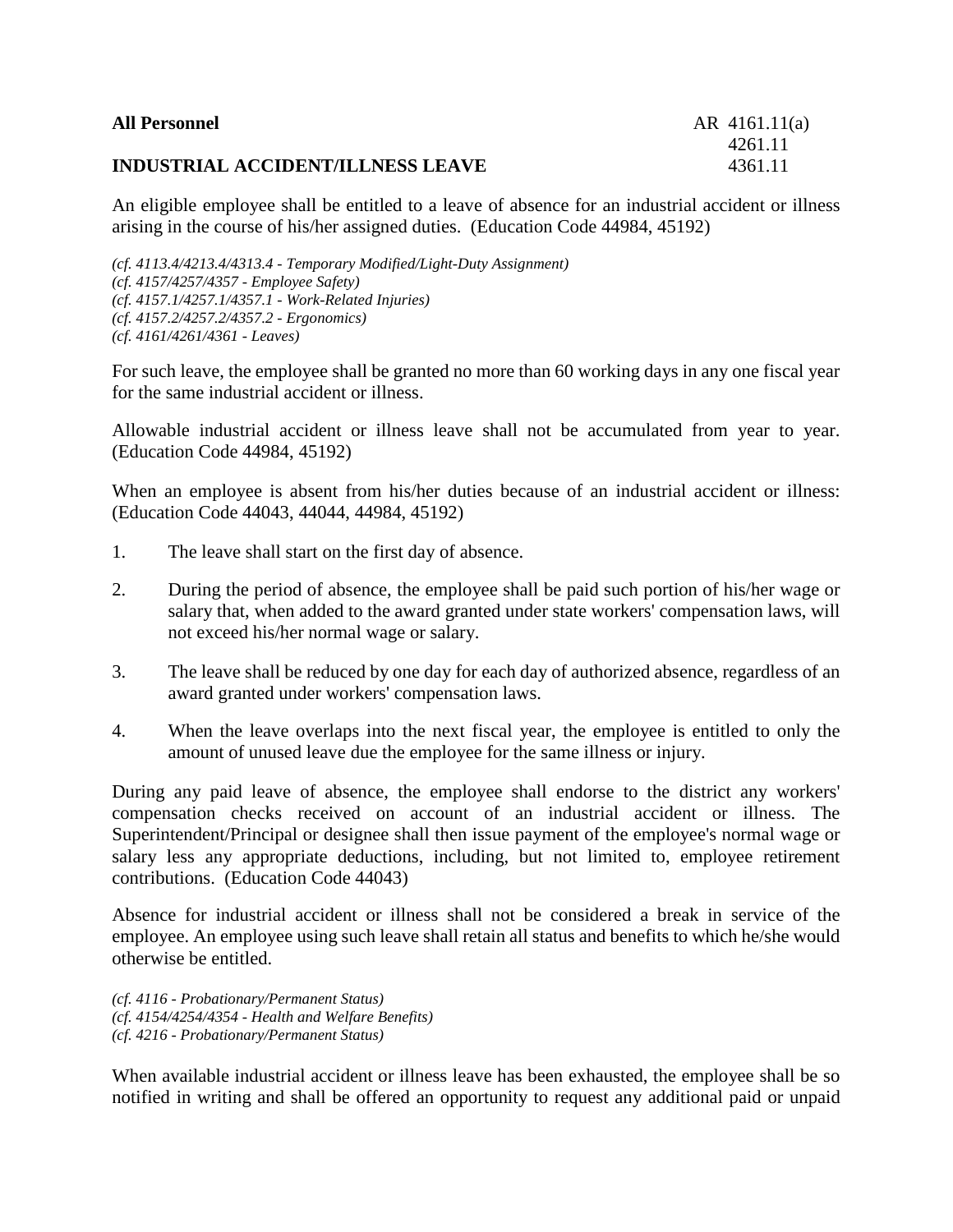leave available to the employee. (Education Code 45192)

AR 4161.11(b) 4261.11 4361.11

## **INDUSTRIAL ACCIDENT/ILLNESS LEAVE** (continued)

*(cf. 4112.9/4212.9/4312.9 - Employee Notifications)*

Upon expiration of allowable leave for an industrial accident or illness, the employee may use personal illness and injury leave provided pursuant to Education Code 44977, 44978, 44983, or 45191, as applicable, provided that such leave, when added to any continuing workers' compensation award, does not result in a payment to the employee of more than his/her full wage or salary. (Education Code 44984, 45192)

*(cf. 4161.1/4361.1 - Personal Illness/Injury Leave) (cf. 4261.1 - Personal Illness/Injury Leave)*

If a certificated employee is unable to resume the duties of his/her position after exhausting all accumulated sick leave, including the consecutive five-month period provided by Education Code 44977, he/she shall, if not placed in another position, be placed on a reemployment list for a period of 24 months if he/she is a probationary employee or 39 months if he/she is a permanent employee. If the employee becomes medically able to resume duties during the period of reemployment eligibility, he/she shall be returned to employment in a position for which he/she is credentialed and qualified. (Education Code 44978.1)

If a classified employee has exhausted all available leaves of absence, paid or unpaid, and is not medically able to resume the duties of his/her position, he/she shall, if not placed in another position, be placed on a reemployment list for a period of 39 months. If he/she becomes medically able to resume duties during the period of reemployment eligibility, he/she shall be employed in a vacant position in the class of his/her previous assignment over all other candidates except those on a reemployment list established because of lack of work or lack of funds, in which case the employee shall be listed in accordance with seniority regulations. If the employee is medically released to return to duty but fails to accept an appropriate assignment, he/she shall be dismissed. (Education Code 45192)

*(cf. 4217.3 - Layoff/Rehire) (cf. 4218 - Dismissal/Suspension/Disciplinary Action)*

*Legal Reference: (see next page)*